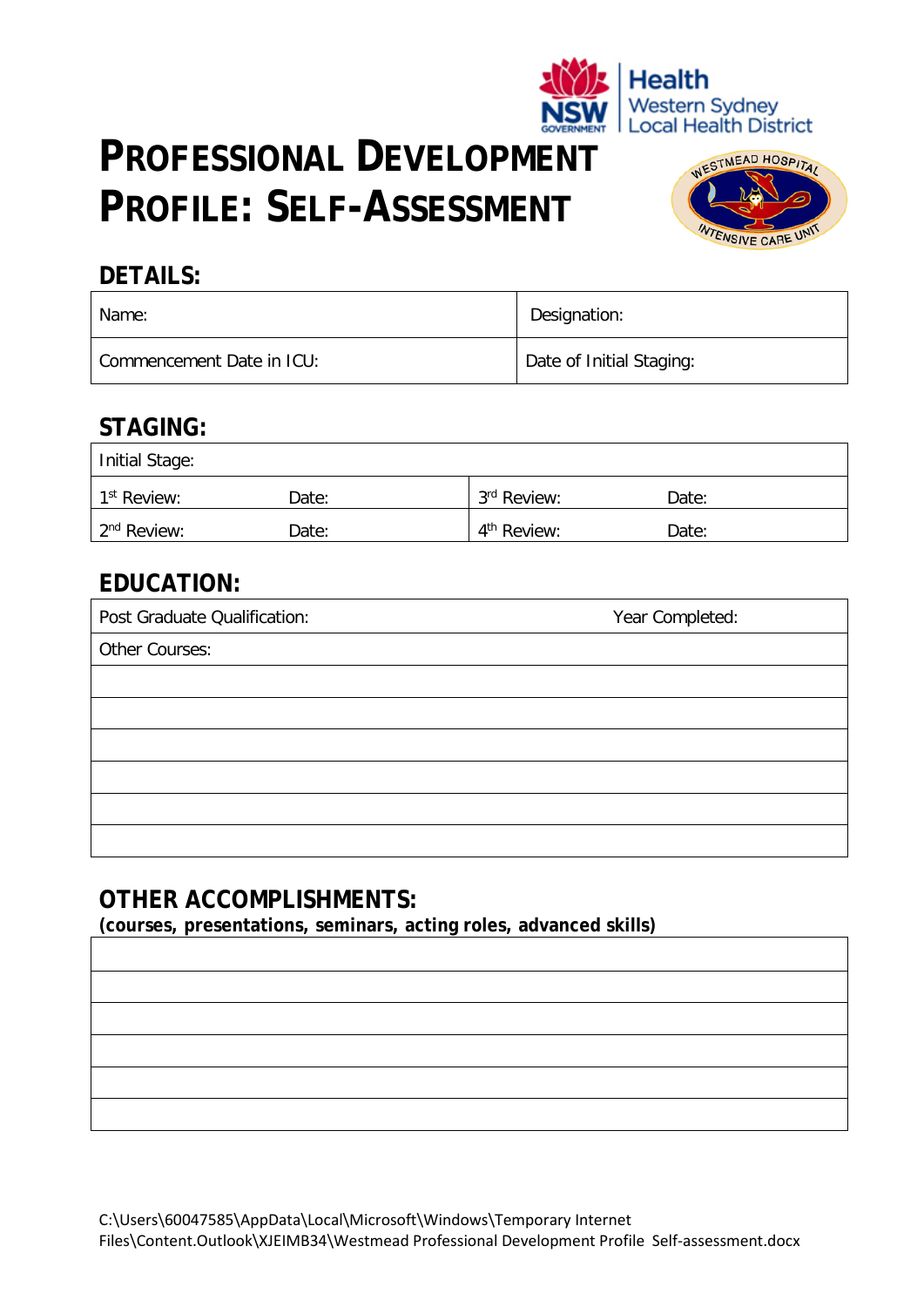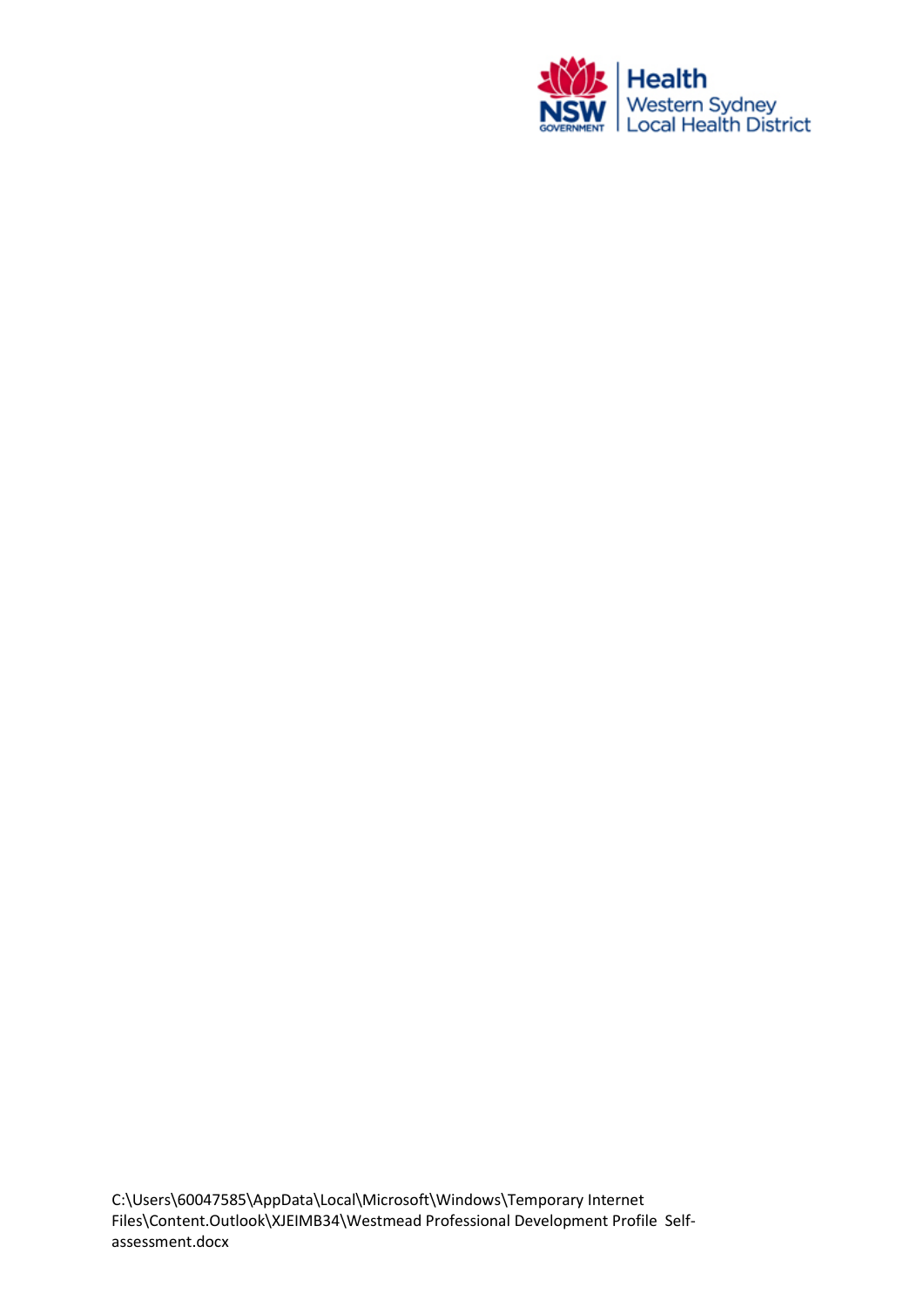

## Western Sydney<br>Local Health District

| <b>Intensive Care Specific Skills</b>                                                                                                                           | <b>Very</b><br><b>Confident</b> | <b>Confident</b> | <b>More</b><br>experience<br>and further<br>development<br>required | Know<br>nothing<br>about this |
|-----------------------------------------------------------------------------------------------------------------------------------------------------------------|---------------------------------|------------------|---------------------------------------------------------------------|-------------------------------|
| Organisational<br><b>Policies/Procedures</b>                                                                                                                    |                                 |                  |                                                                     |                               |
| Have a knowledge and awareness of how to<br>access relevant documentation                                                                                       |                                 |                  |                                                                     |                               |
| <b>Code of Conduct</b>                                                                                                                                          |                                 |                  |                                                                     |                               |
| <b>Infection Control Policy</b><br>$\bullet$                                                                                                                    |                                 |                  |                                                                     |                               |
| <b>Emergency Procedures</b><br>٠                                                                                                                                |                                 |                  |                                                                     |                               |
| <b>Online Policies &amp; Procedures</b><br>$\bullet$                                                                                                            |                                 |                  |                                                                     |                               |
| Between the Flags<br>$\bullet$                                                                                                                                  |                                 |                  |                                                                     |                               |
| <b>IIMS-Reporting Guidelines</b><br>$\bullet$                                                                                                                   |                                 |                  |                                                                     |                               |
| <b>PACE</b> criteria<br>$\bullet$                                                                                                                               |                                 |                  |                                                                     |                               |
| <b>SAGO Chart</b>                                                                                                                                               |                                 |                  |                                                                     |                               |
| <b>Patient Assessment</b>                                                                                                                                       |                                 |                  |                                                                     |                               |
| Able to conduct comprehensive and systematic<br>nursing assessment and identify abnormal<br>results and escalate appropriately                                  |                                 |                  |                                                                     |                               |
| <b>Primary Assessment (ABC)</b><br>$\bullet$                                                                                                                    |                                 |                  |                                                                     |                               |
| Secondary ICU Physical<br>$\bullet$                                                                                                                             |                                 |                  |                                                                     |                               |
| Assessment                                                                                                                                                      |                                 |                  |                                                                     |                               |
| Pain assessment<br>$\bullet$                                                                                                                                    |                                 |                  |                                                                     |                               |
| <b>Patient Observations</b><br>$\bullet$                                                                                                                        |                                 |                  |                                                                     |                               |
| <b>BGL</b><br>$\bullet$                                                                                                                                         |                                 |                  |                                                                     |                               |
| Falls risk assessment                                                                                                                                           |                                 |                  |                                                                     |                               |
| <b>Waterlow score</b>                                                                                                                                           |                                 |                  |                                                                     |                               |
| Wound assessment                                                                                                                                                |                                 |                  |                                                                     |                               |
| <b>Identification &amp; Management of</b>                                                                                                                       |                                 |                  |                                                                     |                               |
| <b>Deteriorating Patient/Medical</b>                                                                                                                            |                                 |                  |                                                                     |                               |
| <b>Emergencies</b>                                                                                                                                              |                                 |                  |                                                                     |                               |
| Able to identify, manage and document<br>deteriorating patient and medical emergencies<br>(including the appropriate process for escalating<br>concerns/issues) |                                 |                  |                                                                     |                               |
| Patient safety handover<br>checklist                                                                                                                            |                                 |                  |                                                                     |                               |
| <b>Escalating Treatment</b><br>٠                                                                                                                                |                                 |                  |                                                                     |                               |
| Nurse Assist/Emergency                                                                                                                                          |                                 |                  |                                                                     |                               |
| Analysis and interpretation of<br>data                                                                                                                          |                                 |                  |                                                                     |                               |
| Demonstrate awareness of normal assessment                                                                                                                      |                                 |                  |                                                                     |                               |
| parameters and able to appropriately escalate<br>when abnormal                                                                                                  |                                 |                  |                                                                     |                               |
| <b>Formal Blood Results</b>                                                                                                                                     |                                 |                  |                                                                     |                               |
| <b>ABGs</b>                                                                                                                                                     |                                 |                  |                                                                     |                               |
| <b>CXR</b>                                                                                                                                                      |                                 |                  |                                                                     |                               |
| Allied health reports and<br>٠                                                                                                                                  |                                 |                  |                                                                     |                               |
| assessment                                                                                                                                                      |                                 |                  |                                                                     |                               |
| 12 Lead ECG                                                                                                                                                     |                                 |                  |                                                                     |                               |
| Urinalysis<br>٠                                                                                                                                                 |                                 |                  |                                                                     |                               |
| <b>Microbiology Results</b><br>$\bullet$                                                                                                                        |                                 |                  |                                                                     |                               |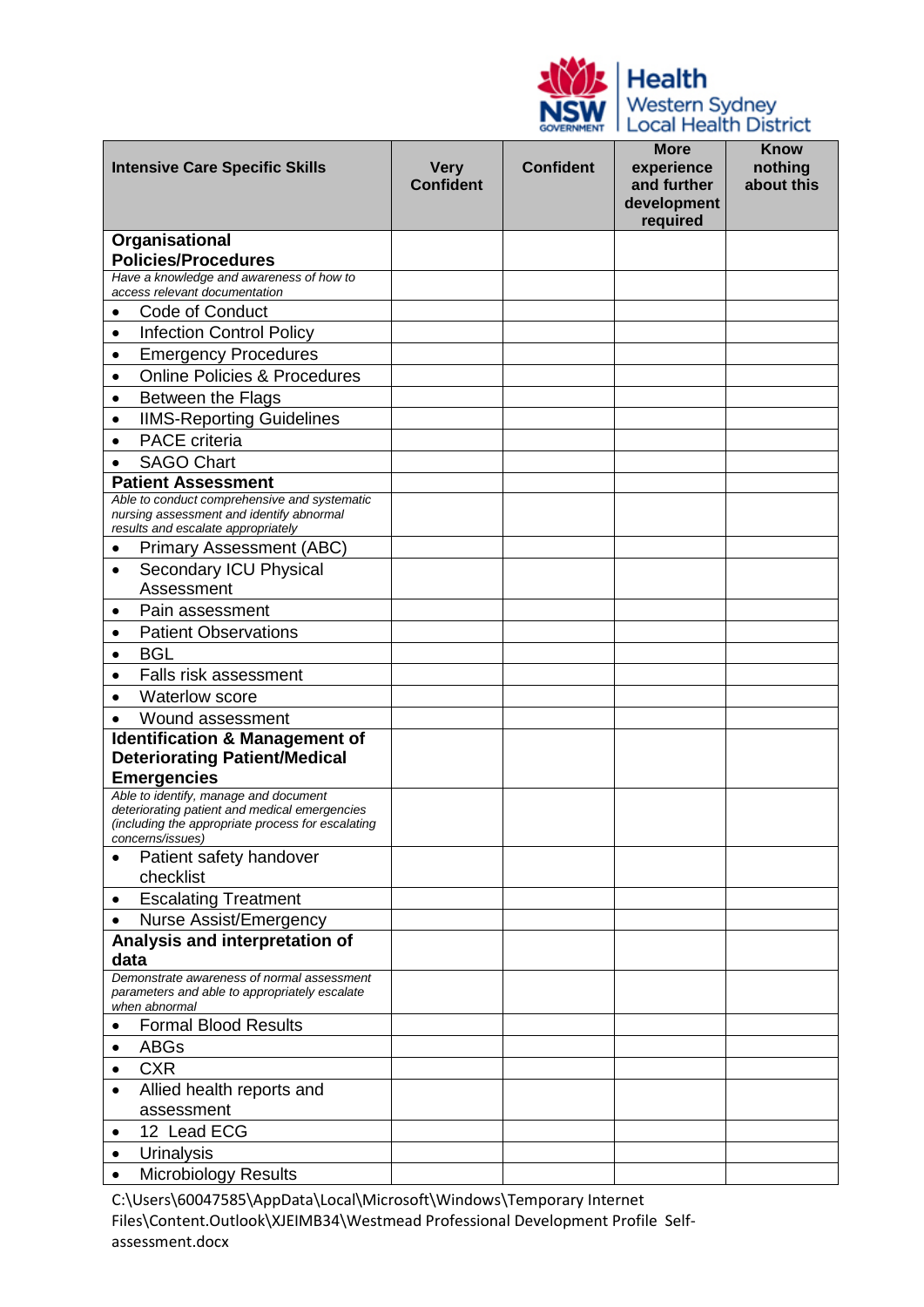

| <b>Intensive Care Specific Skills</b>                      | <b>Very</b><br><b>Confident</b> | <b>Confident</b> | <b>More</b><br>experience<br>and further<br>development<br>required | <b>Know</b><br>nothing<br>about this |
|------------------------------------------------------------|---------------------------------|------------------|---------------------------------------------------------------------|--------------------------------------|
| <b>Documentation</b>                                       |                                 |                  |                                                                     |                                      |
| Ability to accurately record in the following<br>documents |                                 |                  |                                                                     |                                      |
| <b>ICU Observation chart</b><br>$\bullet$                  |                                 |                  |                                                                     |                                      |
| <b>Medication Orders on</b><br>$\circ$<br><b>ICU Chart</b> |                                 |                  |                                                                     |                                      |
| <b>General Observations</b><br>$\circ$                     |                                 |                  |                                                                     |                                      |
| <b>Neuro Observations</b><br>$\circ$                       |                                 |                  |                                                                     |                                      |
| <b>Fluid Input</b><br>O                                    |                                 |                  |                                                                     |                                      |
| <b>Drains and Fluid Loss</b><br>O                          |                                 |                  |                                                                     |                                      |
| <b>Standard Shift Checks</b><br>O                          |                                 |                  |                                                                     |                                      |
| <b>Waterlow Score</b><br>$\circ$                           |                                 |                  |                                                                     |                                      |
| <b>Documenting Dialysis</b><br>O                           |                                 |                  |                                                                     |                                      |
| <b>ICU Medication Chart</b><br>$\bullet$                   |                                 |                  |                                                                     |                                      |
| Wound Management                                           |                                 |                  |                                                                     |                                      |
| <b>Pressure Areas</b><br>$\bullet$                         |                                 |                  |                                                                     |                                      |
| Progress notes                                             |                                 |                  |                                                                     |                                      |
| <b>Patient Property</b><br>$\bullet$                       |                                 |                  |                                                                     |                                      |
| <b>Nursing Discharge Form</b>                              |                                 |                  |                                                                     |                                      |
|                                                            |                                 |                  |                                                                     |                                      |
| <b>Medication Administration</b>                           |                                 |                  |                                                                     |                                      |
| Are able to perform medication<br>administration safely    |                                 |                  |                                                                     |                                      |
| Oral<br>$\bullet$                                          |                                 |                  |                                                                     |                                      |
| <b>IVI</b><br>$\bullet$                                    |                                 |                  |                                                                     |                                      |
| <b>Central lines</b><br>$\bullet$                          |                                 |                  |                                                                     |                                      |
| <b>PICC</b> lines<br>$\bullet$                             |                                 |                  |                                                                     |                                      |
| <b>PCAs</b>                                                |                                 |                  |                                                                     |                                      |
| Pumps                                                      |                                 |                  |                                                                     |                                      |
| Epidural                                                   |                                 |                  |                                                                     |                                      |
| Insulin Dextrose infusion                                  |                                 |                  |                                                                     |                                      |
| <b>Blood &amp; Blood Products</b><br>$\bullet$             |                                 |                  |                                                                     |                                      |
| S4/S8 drugs                                                |                                 |                  |                                                                     |                                      |
| SC/IMI<br>٠                                                |                                 |                  |                                                                     |                                      |
| <b>NGT</b>                                                 |                                 |                  |                                                                     |                                      |
| <b>PEG</b><br>٠                                            |                                 |                  |                                                                     |                                      |
| <b>Intermittent Nebulisers</b><br>٠                        |                                 |                  |                                                                     |                                      |
| <b>Continuous Nebulisers</b>                               |                                 |                  |                                                                     |                                      |
| Syrups                                                     |                                 |                  |                                                                     |                                      |
|                                                            |                                 |                  |                                                                     |                                      |
|                                                            |                                 |                  |                                                                     |                                      |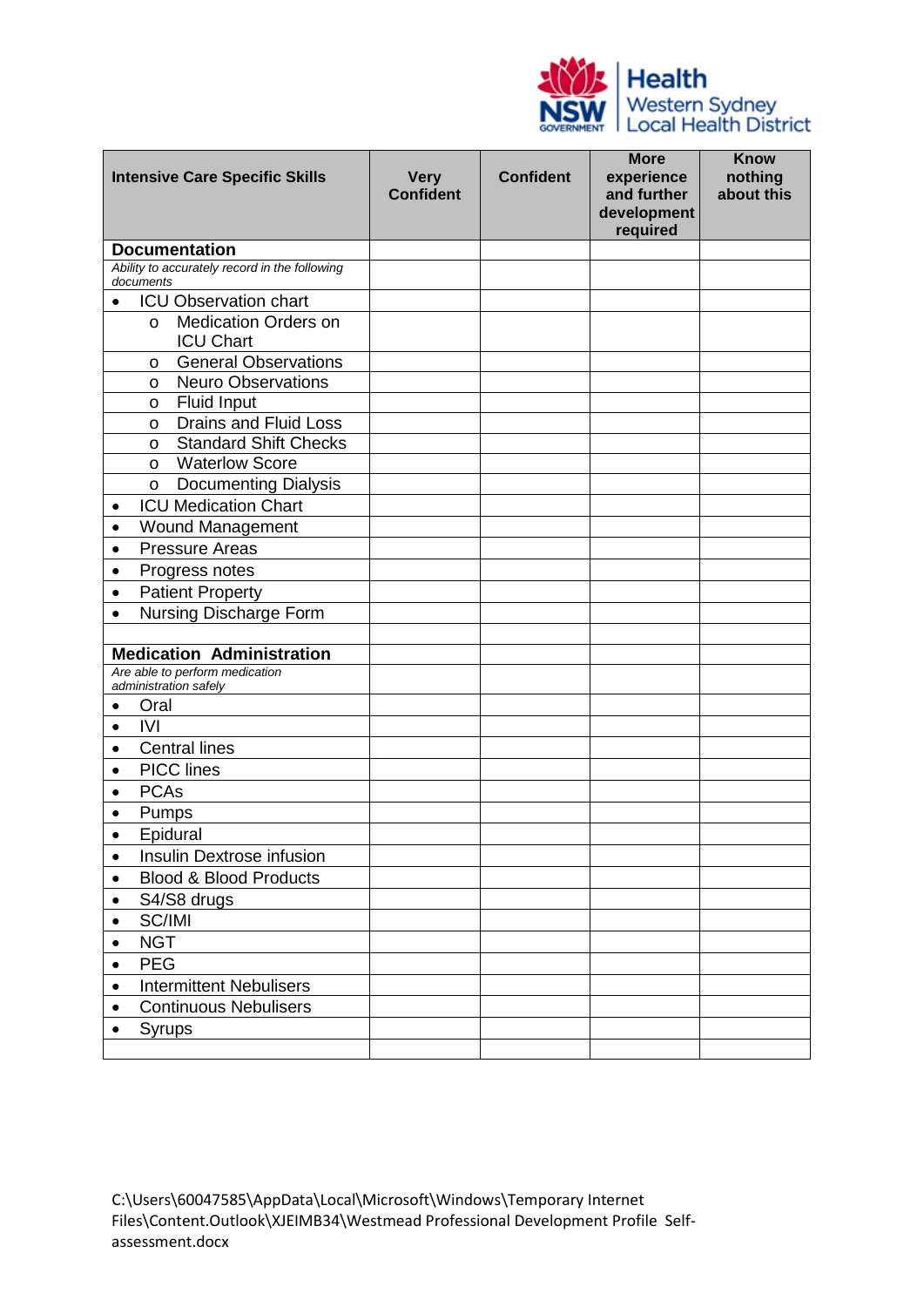

| 1 IGQILI I |                              |
|------------|------------------------------|
|            | <b>Western Sydney</b>        |
|            |                              |
|            | <b>Local Health District</b> |
|            |                              |

| <b>Intensive Care Specific Skills</b>                    | <b>Very</b><br><b>Confident</b> | <b>Confident</b> | <b>More</b><br>experience<br>and further<br>development<br>required | <b>Know</b><br>nothing<br>about this |
|----------------------------------------------------------|---------------------------------|------------------|---------------------------------------------------------------------|--------------------------------------|
| <b>Ongoing Care</b>                                      |                                 |                  |                                                                     |                                      |
| <b>Respiratory</b>                                       |                                 |                  |                                                                     |                                      |
| Modes of ventilation                                     |                                 |                  |                                                                     |                                      |
| Blowover<br>O                                            |                                 |                  |                                                                     |                                      |
| High Flow nasal prongs<br>$\circ$                        |                                 |                  |                                                                     |                                      |
| Drager CPAP<br>O                                         |                                 |                  |                                                                     |                                      |
| <b>BIPAP</b><br>O                                        |                                 |                  |                                                                     |                                      |
| <b>Pressure Support</b><br>O                             |                                 |                  |                                                                     |                                      |
| <b>Volume Support</b><br>O                               |                                 |                  |                                                                     |                                      |
| <b>Pressure Control</b><br>$\circ$                       |                                 |                  |                                                                     |                                      |
| <b>Volume Control</b><br>O                               |                                 |                  |                                                                     |                                      |
| <b>PRVC</b><br>O                                         |                                 |                  |                                                                     |                                      |
| <b>SIMV</b><br>$\circ$                                   |                                 |                  |                                                                     |                                      |
| <b>High Frequency</b><br>$\circ$<br>Oscillator           |                                 |                  |                                                                     |                                      |
| Heliox<br>$\circ$                                        |                                 |                  |                                                                     |                                      |
| <b>ECMO</b><br>$\circ$                                   |                                 |                  |                                                                     |                                      |
| <b>Troubleshooting Ventilation</b>                       |                                 |                  |                                                                     |                                      |
| Suctioning with closed<br>$\bullet$                      |                                 |                  |                                                                     |                                      |
| system                                                   |                                 |                  |                                                                     |                                      |
| Assemble AMBU bag                                        |                                 |                  |                                                                     |                                      |
| Open bag & suction<br>$\bullet$                          |                                 |                  |                                                                     |                                      |
| Sampling from an Art line                                |                                 |                  |                                                                     |                                      |
| Assessing an ABG                                         |                                 |                  |                                                                     |                                      |
| Assessing EtCO2 waveform                                 |                                 |                  |                                                                     |                                      |
|                                                          |                                 |                  |                                                                     |                                      |
| <b>Cardiovascular</b>                                    |                                 |                  |                                                                     |                                      |
| Interpreting life threatening<br>rhythms                 |                                 |                  |                                                                     |                                      |
| Interpreting all ECGs<br>٠                               |                                 |                  |                                                                     |                                      |
| Assessing heart sounds<br>٠                              |                                 |                  |                                                                     |                                      |
| Arterial line Management                                 |                                 |                  |                                                                     |                                      |
| <b>CVC Management</b><br>$\bullet$                       |                                 |                  |                                                                     |                                      |
| Interpreting CVP waveforms<br>$\bullet$                  |                                 |                  |                                                                     |                                      |
| Managing Inotropes<br>$\bullet$                          |                                 |                  |                                                                     |                                      |
| Defibrillation<br>٠                                      |                                 |                  |                                                                     |                                      |
| Cardioversion<br>$\bullet$                               |                                 |                  |                                                                     |                                      |
| <b>External Pacing</b><br>$\bullet$                      |                                 |                  |                                                                     |                                      |
| <b>Transthoracic/ Transvenous</b><br>$\bullet$<br>pacing |                                 |                  |                                                                     |                                      |
| Managing a PAC<br>$\bullet$                              |                                 |                  |                                                                     |                                      |
| Interpreting PAC waveform<br>$\bullet$                   |                                 |                  |                                                                     |                                      |
| <b>Managing PiCCO</b><br>$\bullet$                       |                                 |                  |                                                                     |                                      |
| Managing IABP<br>$\bullet$                               |                                 |                  |                                                                     |                                      |
|                                                          |                                 |                  |                                                                     |                                      |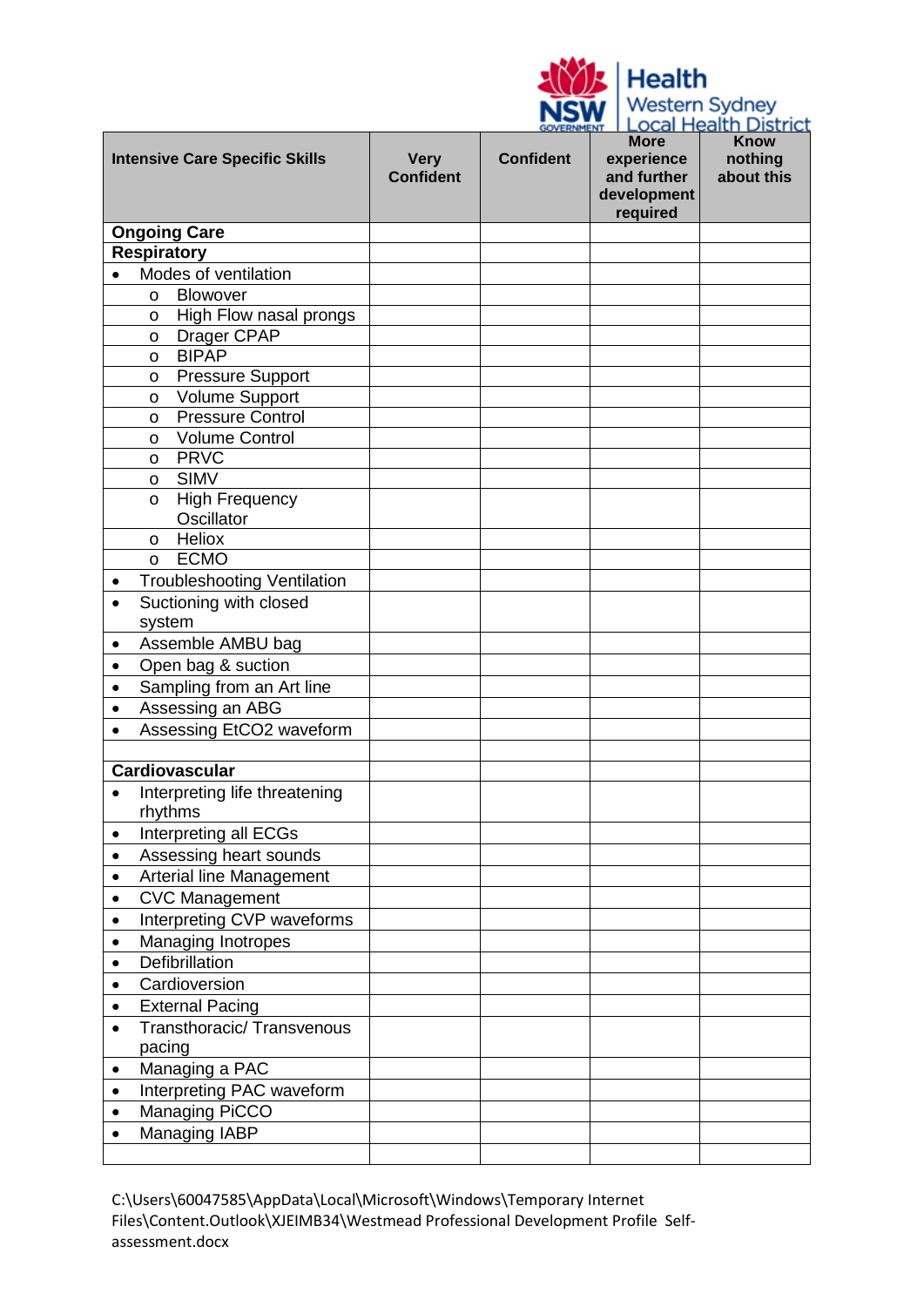

# **Health**<br>Western Sydney<br>Local Health District

|           | <b>Intensive Care Specific Skills</b>              | <b>Very</b><br><b>Confident</b> | <b>GUVERNMEN I</b><br><b>Confident</b> | 1 LUUU 1 I<br><b>More</b><br>experience<br>and further<br>development<br>required | ----<br>יטו וטכו ש<br><b>Know</b><br>nothing<br>about this |
|-----------|----------------------------------------------------|---------------------------------|----------------------------------------|-----------------------------------------------------------------------------------|------------------------------------------------------------|
|           | Neurological                                       |                                 |                                        |                                                                                   |                                                            |
|           | <b>Managing Sedation</b>                           |                                 |                                        |                                                                                   |                                                            |
| ٠         | <b>Managing NMBAs</b>                              |                                 |                                        |                                                                                   |                                                            |
|           | Performing GCS                                     |                                 |                                        |                                                                                   |                                                            |
| ٠         | <b>Managing ICPs</b>                               |                                 |                                        |                                                                                   |                                                            |
| $\bullet$ | Managing an EVD                                    |                                 |                                        |                                                                                   |                                                            |
| $\bullet$ | Interpreting ICP waveform                          |                                 |                                        |                                                                                   |                                                            |
| $\bullet$ | <b>Preventing Secondary Brain</b>                  |                                 |                                        |                                                                                   |                                                            |
|           | Injury                                             |                                 |                                        |                                                                                   |                                                            |
| ٠         | <b>Utilisation of Active Cooling</b>               |                                 |                                        |                                                                                   |                                                            |
|           |                                                    |                                 |                                        |                                                                                   |                                                            |
|           | <b>Gastro-intestinal</b>                           |                                 |                                        |                                                                                   |                                                            |
|           | Managing NGT/OGT/PEG                               |                                 |                                        |                                                                                   |                                                            |
| ٠         | Managing insulin therapy                           |                                 |                                        |                                                                                   |                                                            |
|           | Performing IAPs                                    |                                 |                                        |                                                                                   |                                                            |
|           |                                                    |                                 |                                        |                                                                                   |                                                            |
|           | Genito-urinary                                     |                                 |                                        |                                                                                   |                                                            |
| $\bullet$ | <b>IDC</b> Insertion                               |                                 |                                        |                                                                                   |                                                            |
|           | <b>Managing CRRT</b>                               |                                 |                                        |                                                                                   |                                                            |
| $\bullet$ | Managing Intermittent RRT                          |                                 |                                        |                                                                                   |                                                            |
| ٠         | Managing CAPD                                      |                                 |                                        |                                                                                   |                                                            |
|           | <b>Troubleshooting Therapies</b>                   |                                 |                                        |                                                                                   |                                                            |
|           | <b>Bladder Scanner</b>                             |                                 |                                        |                                                                                   |                                                            |
|           | <b>Continuity of Care</b>                          |                                 |                                        |                                                                                   |                                                            |
|           | Are able to plan holistic patient care utilising   |                                 |                                        |                                                                                   |                                                            |
|           | the relevant members of the health team<br>Patient |                                 |                                        |                                                                                   |                                                            |
|           | admission/discharge/transfer                       |                                 |                                        |                                                                                   |                                                            |
|           | Adapt management based                             |                                 |                                        |                                                                                   |                                                            |
|           | on patients needs                                  |                                 |                                        |                                                                                   |                                                            |
|           | Referral to allied health                          |                                 |                                        |                                                                                   |                                                            |
|           | services                                           |                                 |                                        |                                                                                   |                                                            |
| ٠         | Discharge planning                                 |                                 |                                        |                                                                                   |                                                            |
|           | Patient/Carer education                            |                                 |                                        |                                                                                   |                                                            |
|           | <b>Workload Priority</b>                           |                                 |                                        |                                                                                   |                                                            |
|           | How to                                             |                                 |                                        |                                                                                   |                                                            |
|           | Manage time effectively                            |                                 |                                        |                                                                                   |                                                            |
|           | Prioritise activities and                          |                                 |                                        |                                                                                   |                                                            |
|           | respond to changing                                |                                 |                                        |                                                                                   |                                                            |
|           | environment                                        |                                 |                                        |                                                                                   |                                                            |
|           | Communicate changes in                             |                                 |                                        |                                                                                   |                                                            |
|           | patient condition                                  |                                 |                                        |                                                                                   |                                                            |
|           | Supervision & delegation of roles/duties           |                                 |                                        |                                                                                   |                                                            |
|           | <b>Students</b>                                    |                                 |                                        |                                                                                   |                                                            |
|           | <b>Mentorees</b>                                   |                                 |                                        |                                                                                   |                                                            |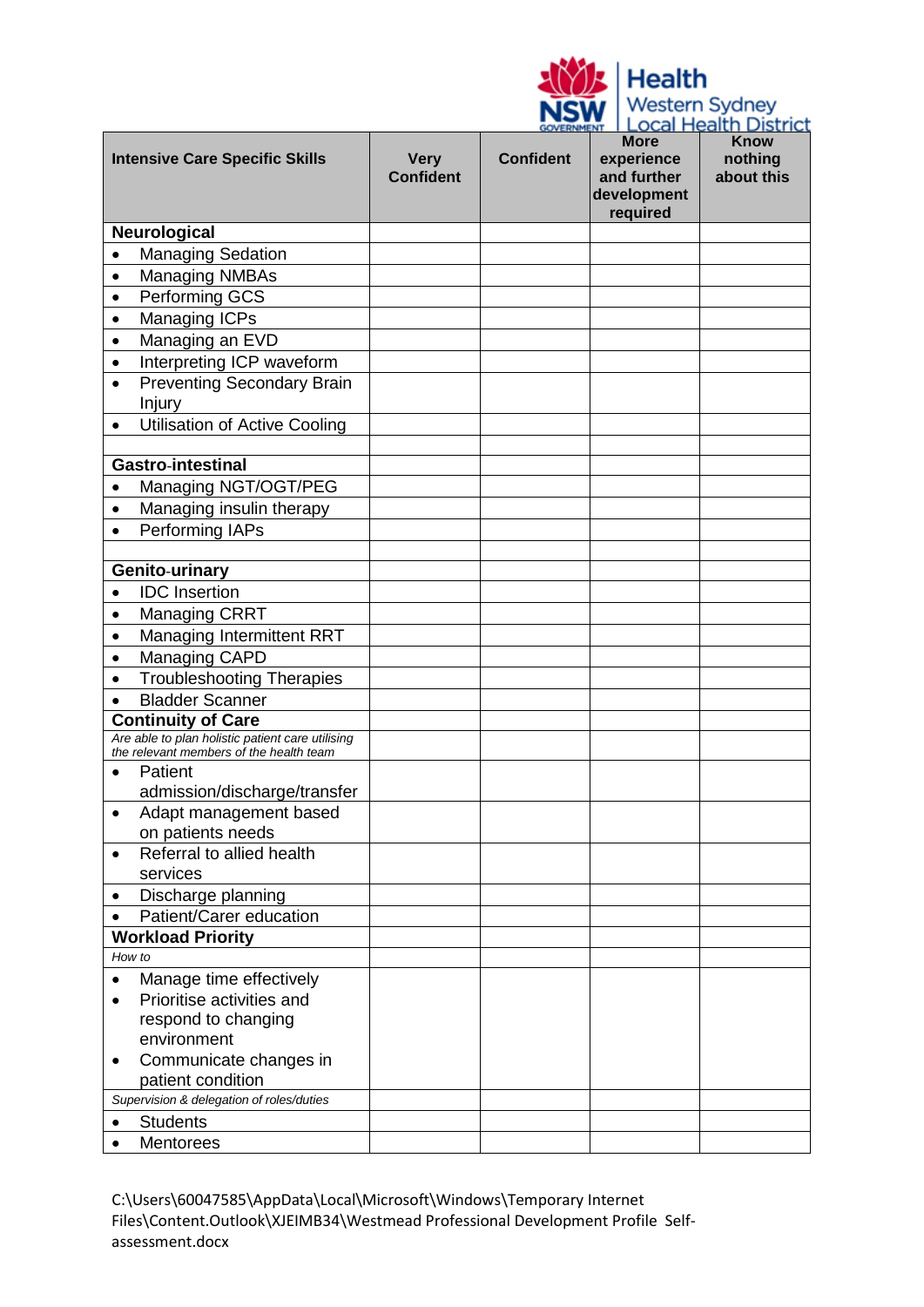

|                                                                                                                                                                      |                                 |                  |                                                                     | <b>Local Health District</b>         |
|----------------------------------------------------------------------------------------------------------------------------------------------------------------------|---------------------------------|------------------|---------------------------------------------------------------------|--------------------------------------|
| <b>Intensive Care Specific Skills</b>                                                                                                                                | <b>Very</b><br><b>Confident</b> | <b>Confident</b> | <b>More</b><br>experience<br>and further<br>development<br>required | <b>Know</b><br>nothing<br>about this |
| <b>Professional Development</b>                                                                                                                                      |                                 |                  |                                                                     |                                      |
| Able to communicate<br>effectively with:<br>Nursing and Allied Health<br>$\circ$<br><b>Medical Staff</b><br>O<br><b>Patients</b><br>O<br><b>Families</b><br>$\Omega$ |                                 |                  |                                                                     |                                      |
| Are able to self assess and<br>reflect on clinical practice                                                                                                          |                                 |                  |                                                                     |                                      |
| Are able to seek clarification<br>and feedback on clinical and<br>professional skills                                                                                |                                 |                  |                                                                     |                                      |
| Know reporting lines for the<br>$\bullet$<br>position and the process for<br>escalating concerns/issues                                                              |                                 |                  |                                                                     |                                      |
| Able to develop strategies to<br>$\bullet$<br>address practice<br>development needs                                                                                  |                                 |                  |                                                                     |                                      |
| Are able to maintain own<br><b>Professional Portfolio</b>                                                                                                            |                                 |                  |                                                                     |                                      |

#### **Goals for the coming year:**